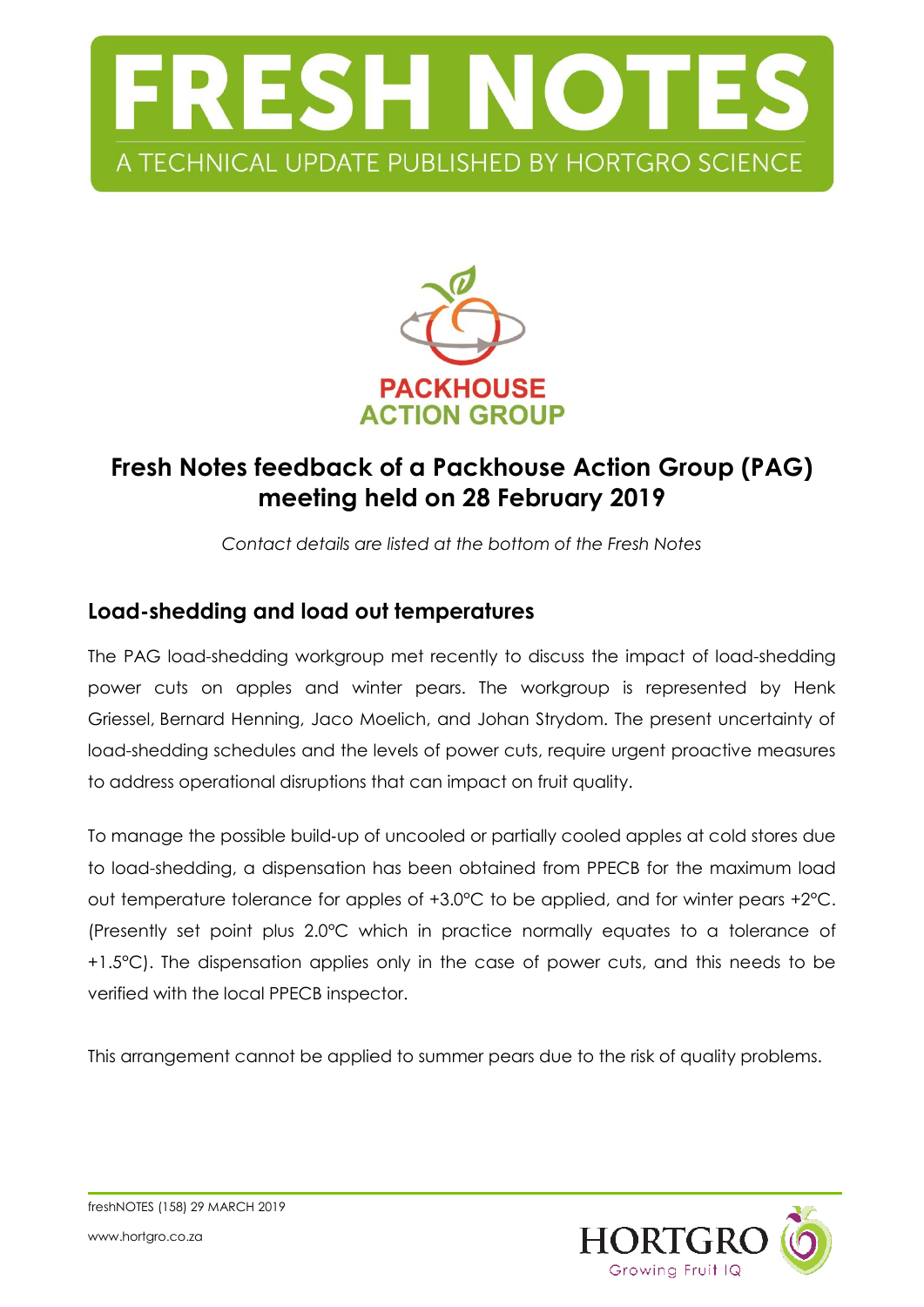

#### **Recommended Actions for Cold Stores during Periods of Load Shedding**

- 1. Keep cold store doors closed as far as possible.
- 2. Make sure that door curtains are in a good condition and serve the purpose of restricting cold air escaping/warm air entering the cold room.
- 3. Get generators to reduce the dependency on ESCOM power.
- 4. Ensure that computer systems that record cold sterilisation temperatures have UPS support.
- 5. Consider leaving out plastic bags for those cultivars where it is not considered essential.
- 6. Use load shed times for actions that are not temperature related. For example, load pallets/bins into cold stores where there are not partially cooled fruit.
- 7. Pre-cool rooms in preparation for new fruit that will have to be stored. This is to avoid warm room temperature air being circulated over already cold fruit.
- 8. Make sure that forklift batteries are fully charged when power is available.
- 9. In the event of power coming back on and the room temperature has increased to above fruit temperature, be careful not to apply forced air cooling until the temperature has decreased sufficiently.
- 10. Make use of the recently increased load out temperature tolerance dispensations for apples (+3.0°C) and winter pears (2.0°C) if necessary.

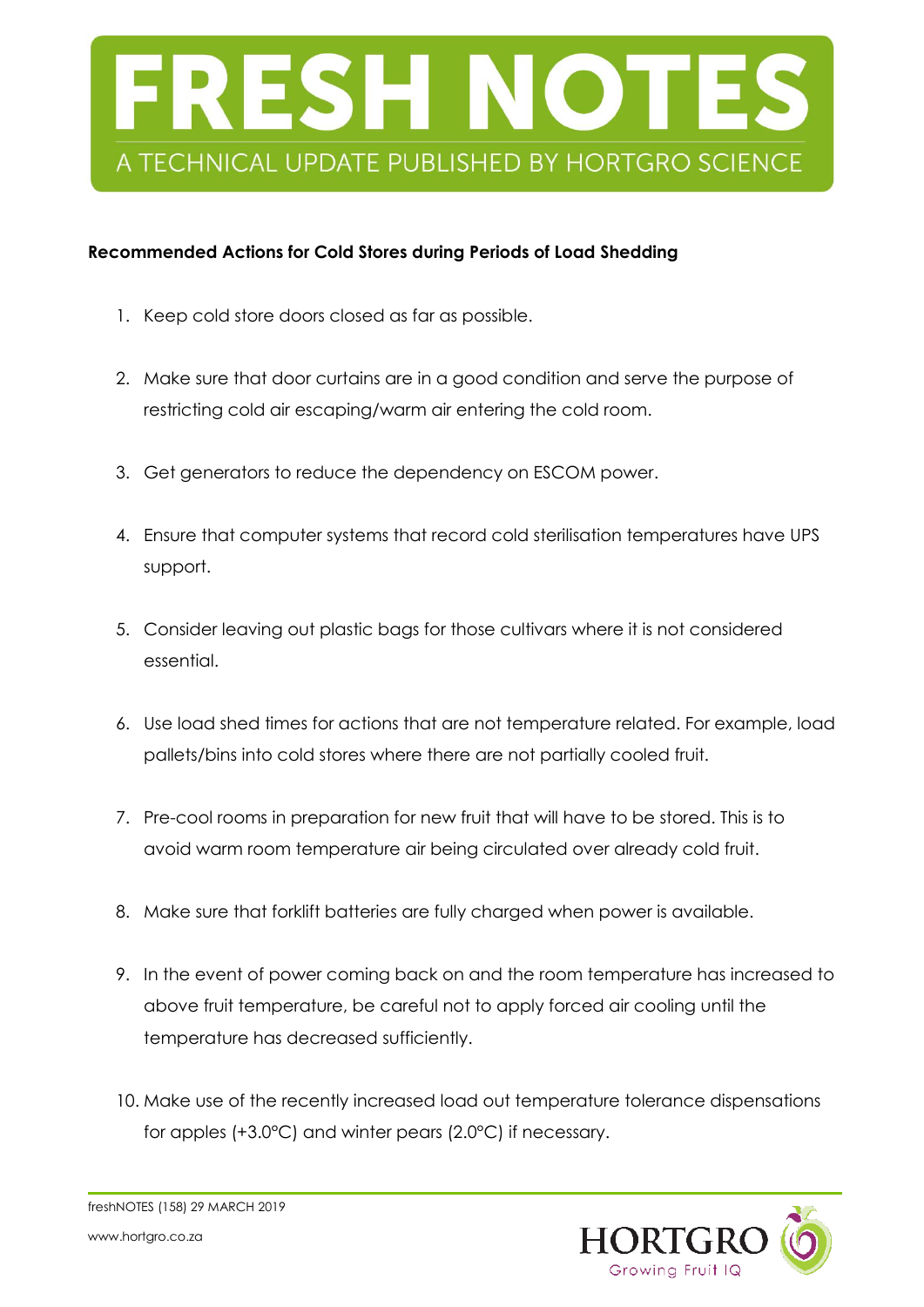# FRESH NOT A TECHNICAL UPDATE PUBLISHED BY HORTGRO SCIENCE

#### **Best Operating Practices for loading Apples or Pears at higher Temperatures**

**VERY IMPORTANT**: *Loading out pome fruit at above -0.5°C is NOT RECOMMENDED! However, at times of load shedding and build-up of partially cooled fruit, the dispensation* 

*of higher load out temperatures can be used to alleviate the situation*

- 1. Load warmest fruit first. The cooling at the refrigeration end of the container is better than at the door-end.
- 2. If possible the apples should not be packed in plastic bags.
- 3. Insert temperature recorders (e.g. TempTales) or preferably the new generation 'real time' recorders such as MOST or Sensitech Geo.
- 4. Use void plugs or other material to cover the open floor area of the container at the door-end. That is to improve airflow at the door-end.
- 5. If possible use gensets for the trip to the port, especially if the traveling time to the terminal exceeds 2 hours.
- 6. Avoid hot daytime trips to the port.
- 7. Make use of all the stack days in the terminal. The sooner the fruit is under cooling the better. Long queues at the terminal gate on the last day of stack can lead so serious delays in containers being plugged-in.
- 8. Book containers at a lower set point (-1.0°C except for special temperature sensitive apple cultivars)
- 9. Get quality feedback from overseas discharge.

## **Insurance requirements for Packhouses**

Contact: Koos Bouwer

The PAG is still receiving enquiries regarding packhouse insurance. Since each packhouse has its own circumstances and levels of fire protection, there is no "one solution fits all" that can be offered as a solution at this stage. Insurers are clamping down to mitigate their risks and that insurance funding is scarce and expensive (globally) due to recent fire

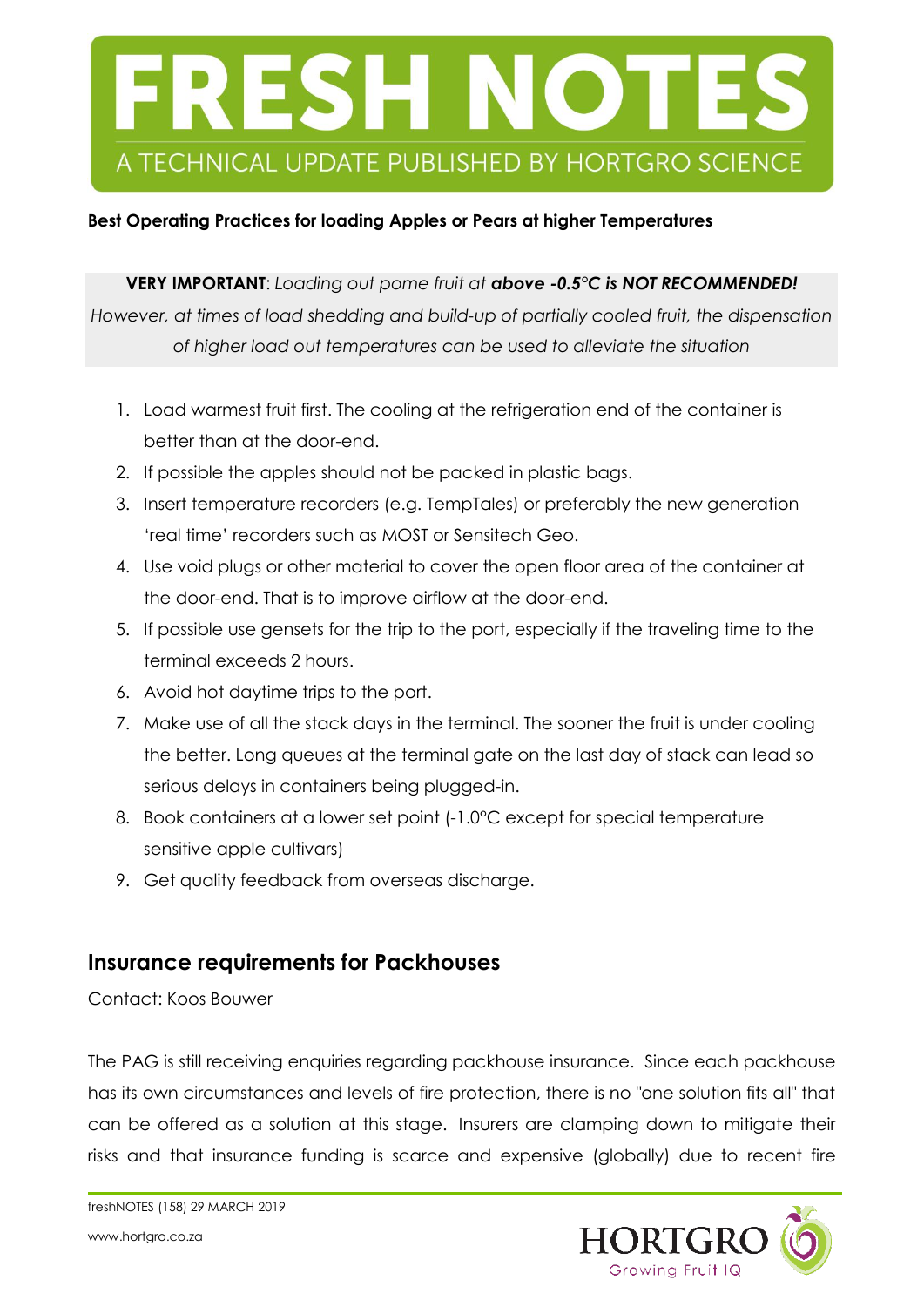

losses.

The Packhouse Action Group has met with brokers and insurers and some of the uncertainties regarding the latest fire protection standards have been resolved. Unfortunately, each packhouse will have to conform to certain standards to be able to obtain fire insurance in future.

It is advised that a fire assessment be done at the packhouse and that an implementation plan is drafted for the implementation of shortcomings. This plan can then be used to negotiate interim solutions with the insurance broker during the phase-in period.

## **Moratorium on High-Cube Containers**

Contact: Andy Connell

Feedback to date:

- No minutes available from both task team meetings
- Reviewing of the Terms of Reference was done and agreed upon during the previous meeting with a copy provided to the Department of Transport for their rubber stamp – No official document was circulated to task team members.
- No clear indication or transparency on the acquirement of a service provider to conduct the research.
- No clear official timeline set and documented for the task team workgroup activities (as agreed in the meetings).

Industry is not confident that the research will be concluded by the June deadline set by the Minister.

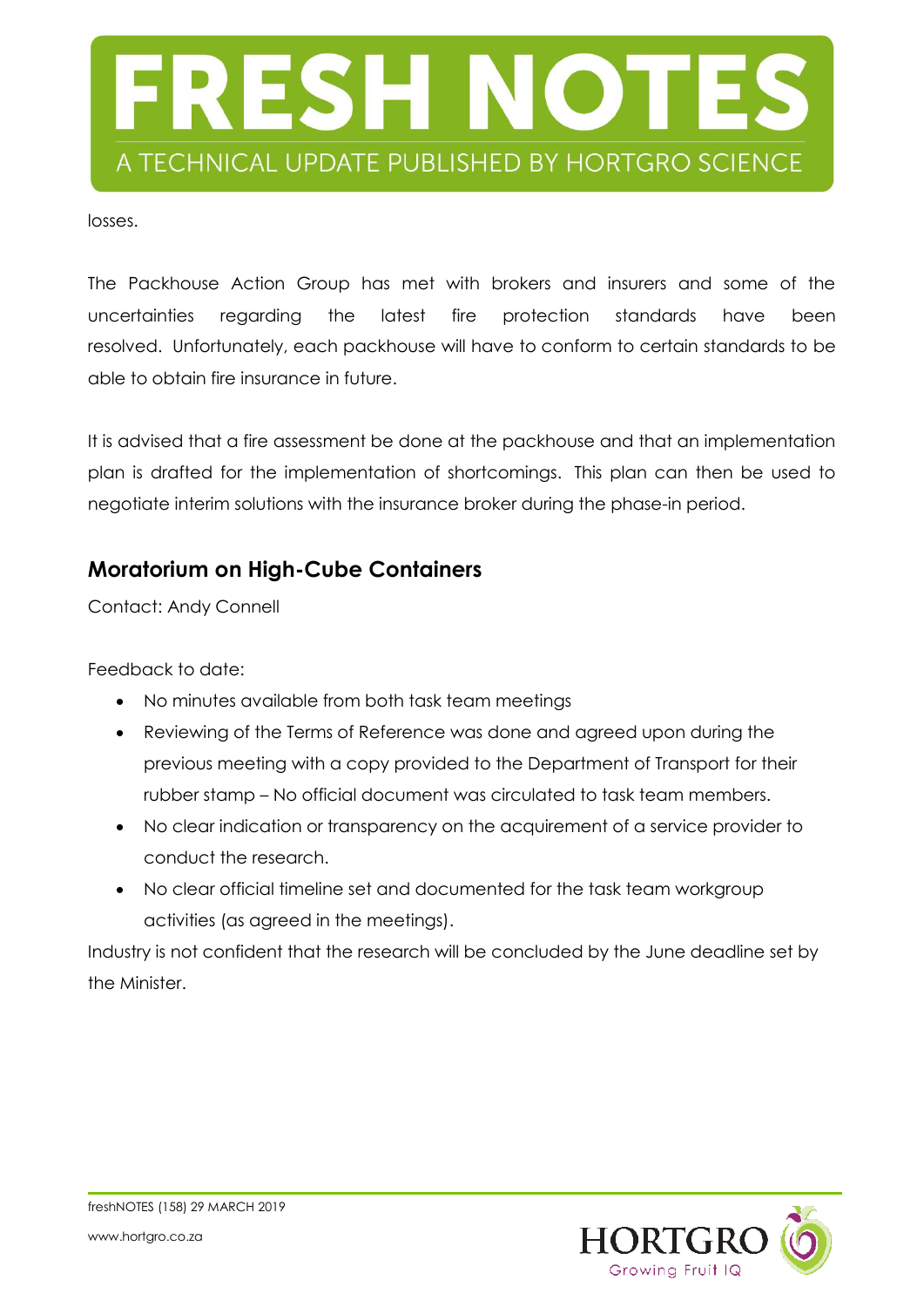

### **Revised steri market protocols for newer cultivars**

Contact: Henk Griessel

One trial has been conducted on Cripps' Red at a shipping temperature of 1°C, and will be followed by 2 further trials.

#### **Nigeria**

Shipping permits to Nigeria are being reviewed. Normal permits do not require cold steri requirements. Therefore, exporters should ask their importers to supply normal permits.

#### **Plastics**

Contact: Bryce McIntyre

Retailers each have their own deadlines for the removal of single-use plastic. A work group across fruit kinds will be established to co-ordinate new packaging development and communicate changes to Industry.

- Polypropylene trays can be replaced by pulp or paper board trays.
- Plastic bags can be replaced by corn starch bags (MK 6) or high density polyethylene (HDPE) bags.
- It was important that bag manufacturers identify the components of bags to indicate their recyclability.
- New bag types should be printable to enhance traceability.

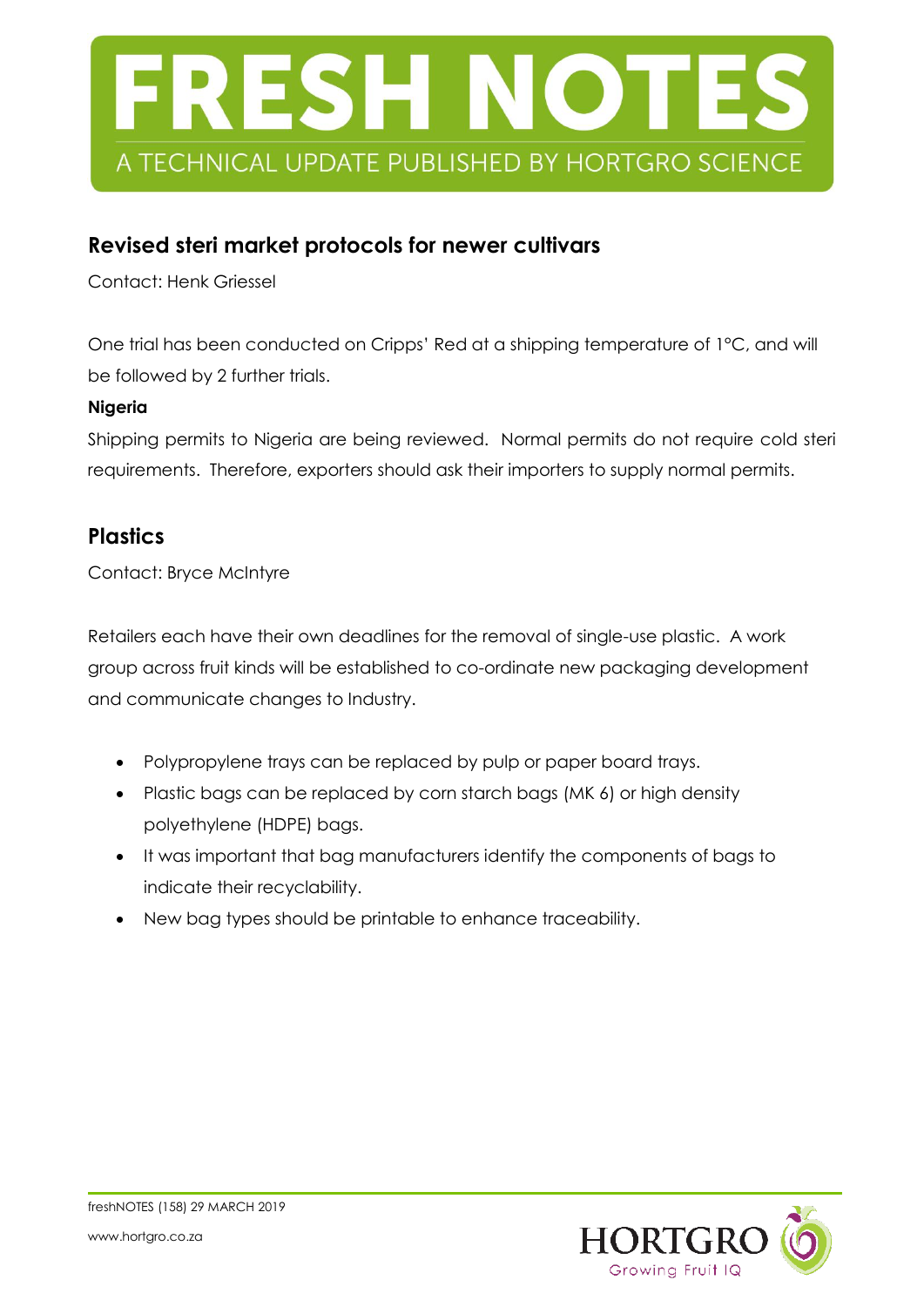

## **Packhouse and Quality Benchmarking**

Contact: Dawid Malan

#### **Status - Packhouse Benchmarking:**

- $\bullet$  Q4 of 2018 done
- 11 Packhouses participating, which includes 20 packing lines

#### **Status - Packhouse Quality Benchmarking:**

- Pilot group of 4 x packhouses participating
- Agree list of defects on variety Golden Delicious
- 2018 data on Golden Delicious will be tested on model
- ID/agree on apple varieties Granny Smith, Royal Gala, Pink Lady, Fuji, Braeburn and Red Delicious clones as a group for all red types (Top Red, Starking etc)
- ID/agree on pear varieties- Packham's Triumph, Forelle, Abate Fetel
- Each packhouse will identify the 10 most important defects per variety

Data of the 10 defects will be sent to Productivity SA and from this the final list per variety will be compiled.